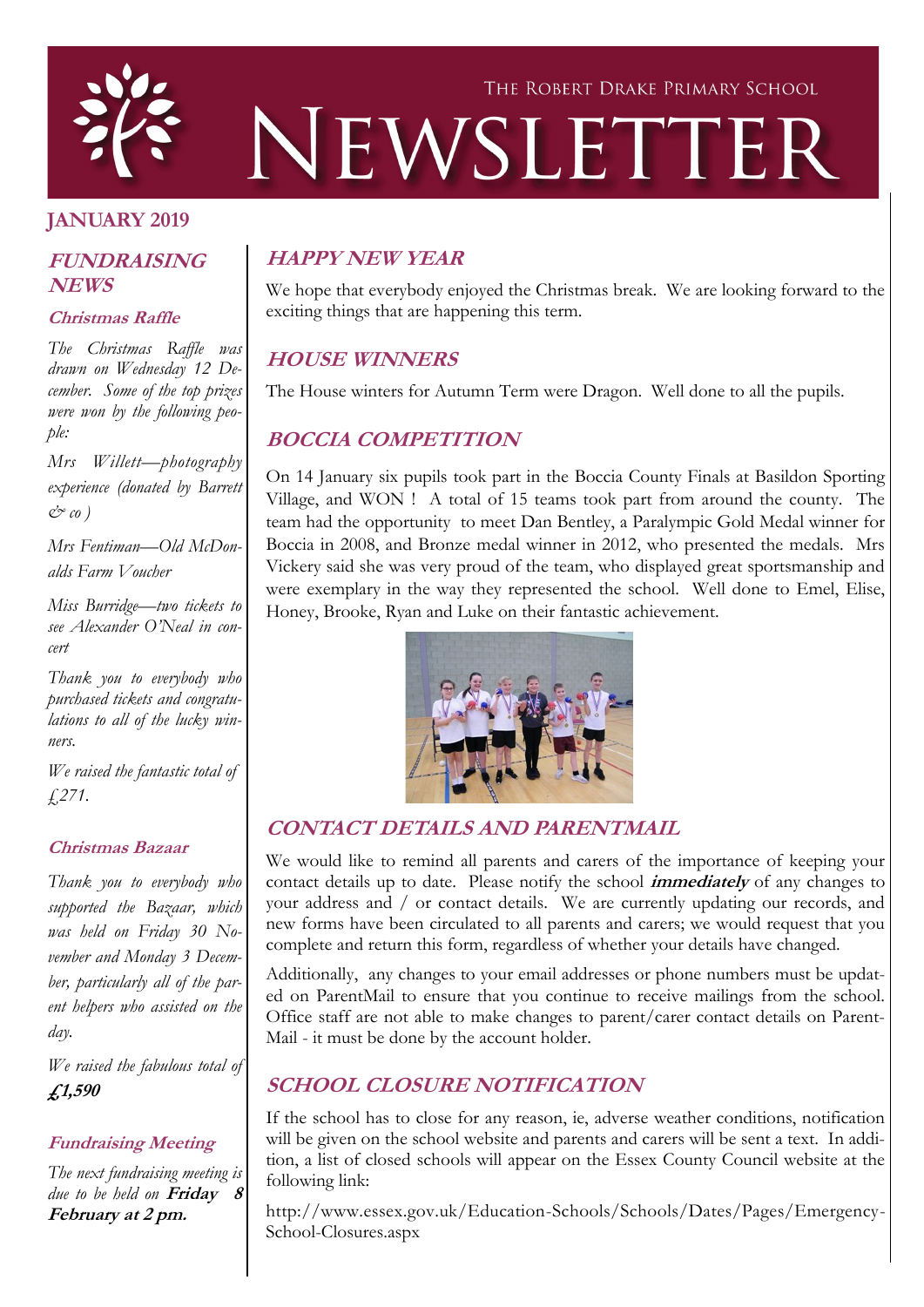#### **Non-Uniform / Cake Sale Day**

*This will be held on* **Friday 15 February***. Details to follow.* 

#### **Discos**

*The children's discos will be held on* **Wednesday 3 April.** 

*Details will be circulated nearer the time.*

### **GOVERNOR NEWS**

#### **Attendance**

*Attendance for the autumn term was 97%.*

Please note that local radio stations no longer read out school closure lists.

# **SCHOOL ATTENDANCE**

We would like to congratulate the 144 pupils who achieved 100% attendance in the Autumn Term 2018. It is wonderful that so many pupils have reached this high level of attendance.

A reminder to parents and carers that any absence of 3 days or more should be accompanied by a medical certificate. Current Government guidelines state that a child is considered a 'Persistent Absentee' if their attendance falls below 90%. The school undertakes regular attendance checks and if your child's attendance falls below 90% you will be asked to attend a meeting at the school to discuss strategies for improvement; if attendance falls below 93% you will be sent a reminder letter.

If your child is going to be absent from school for any reason (excluding illness and medical appointments), then you will need to request an absence form and this needs to be completed and returned, together with a covering letter explaining the reasons for the absence. For medical appointments, a copy of the appointment letter is requested.

# **ROBERT DRAKE 50TH ANNIVERSARY**

This year Robert Drake is celebrating it's 50th Anniversary. A whole school photograph will be taken on **Monday 1 April**, and a celebration tea party is also being held in April. Further details will be circulated closer to the time.

# **CENSUS DAY THEMED LUNCH - WINTER WONDERLAND**

The Census Day Themed Lunch, being 'Winter Wonderland', was held on **Thursday 17 January.** Thank you to all the parents who encouraged their children to choose a school lunch on this day.

# **DANCE FESTIVAL - 28 JANUARY 2019**

Mr Chaplin's class will be participating in the 2019 Primary Dance Festival being held on **Monday 28 January** at The Palace Theatre, Westcliff-on-Sea. Tickets are available directly from The Palace Theatre.

# **BATIC'S GOT TALENT**

The BATIC (Benfleet and Thundersley Inter Cluster group) Trust has organised a talent show for pupils from all of the schools in the area, and this is being held on **Wednesday 30 January** at The Palace Theatre, Westcliff-on-Sea. Robert Drake will be represented by members of the school's drama group. Ticket details have been circulated.

# **CLASS PHOTOGRAPHS**

Class photographs are due to be taken on **Wednesday 6 February 2019**. Photographs will be in a contemporary style. However, the Year 6 children will also have a more traditional style photograph taken.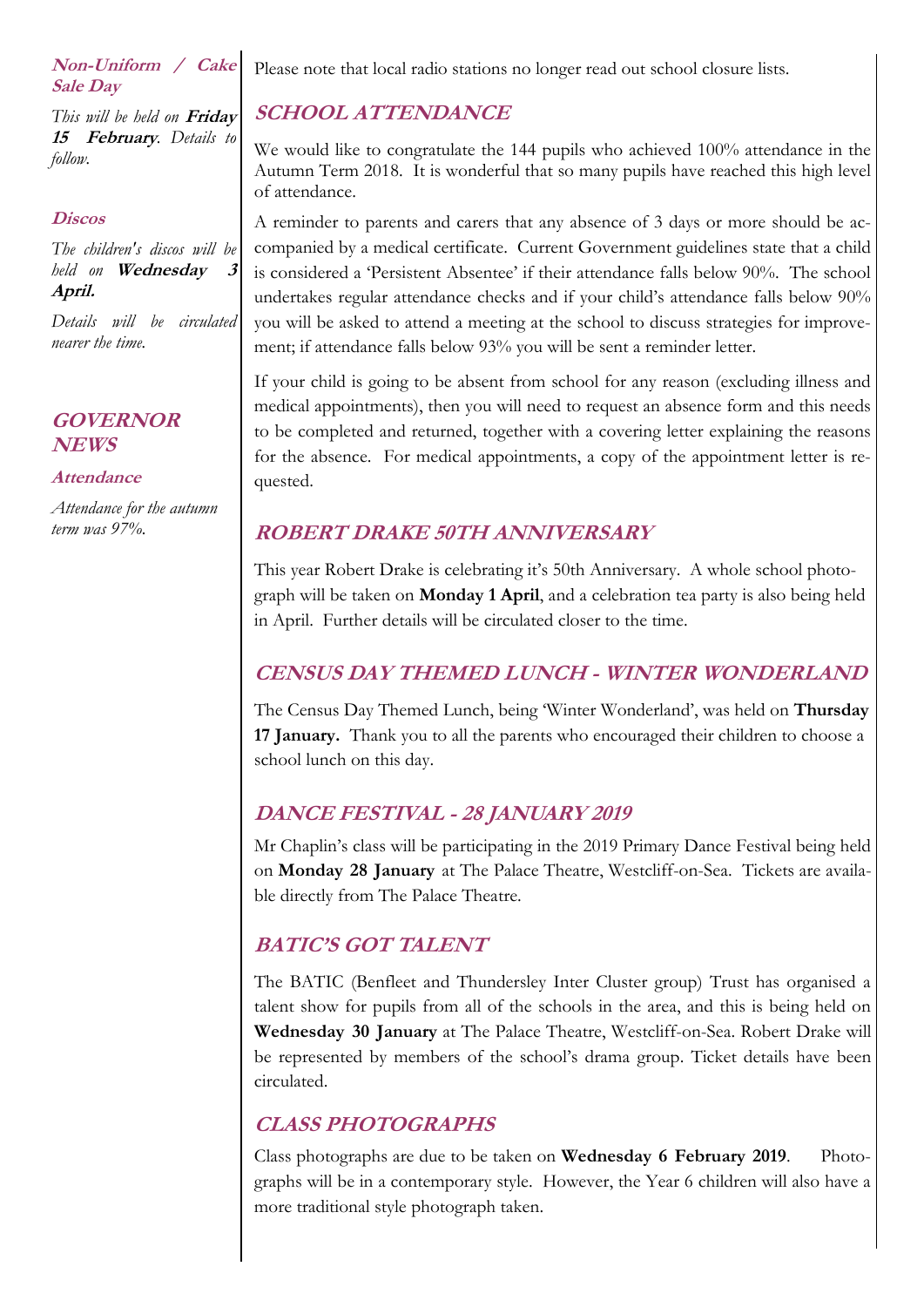### **PARENT CONSULTATION EVENINGS**

Parent Consultation evenings are being held on **Tuesday 26 February** and **Thursday 28 February 2018** from 3.30pm to 7.00 pm. We will be asking everybody to complete the annual Parent/Carer Questionnaire when they attend the consultation. Further details will be circulated nearer the time.

### **PARENTAL INVOLVEMENT SESSIONS - SPRING TERM**

The following Parental Involvement session will be held this term:

**Friday 1 February** (am) - Years 3 and 4

**Thursday 7 February** (am) - Years 5 and 6

Parents and carers will be invited into school to work with their children during these sessions. Further details will be circulated nearer the time.

## **HANDWRITING WEEK / SAFER INTERNET DAY**

The whole school took part in a handwriting week from 14 to 18 January. Safer Internet Day is taking place on **Tuesday 5 February 2019**.

## **CLASS ASSEMBLIES**

The following class assemblies are due to take place this term:

Miss Maloney's class - **Friday 25 January** at 9.00 am

Mrs Gunnell's class - **Friday 8 February** at 9.00 am

Mrs Jackson's class - **Friday 5 April** at 9.00 am

All parents and carers of pupils in these classes are most welcome to attend. Tea and coffee will be available afterwards.

# **CHRISTMAS JUMPER DAY**

Thank you to everybody who supported Christmas Jumper Day to raise money for Save the Children. We raised **£116.00**.

### **CHRISTMAS PERFORMANCES**

Thank you to everybody who came along to watch our Christmas performances at the end of last term. **£162.00** was donated by families of the pupils in Early Years. £200 was donated to St Peter's Church where the Y3/4 Carol Concert was held.

# **FOOTBALL**

The Boys played Woodham Ley on 6 December and drew 3-3. They showed great determination and commitment, having been 3-0 down with 12 minutes to play. Excellent teamwork.

The Girls played against Woodham Ley on 12 December and although they lost 5-2 they battled extremely well, gave their all and displayed good sportsmanship.